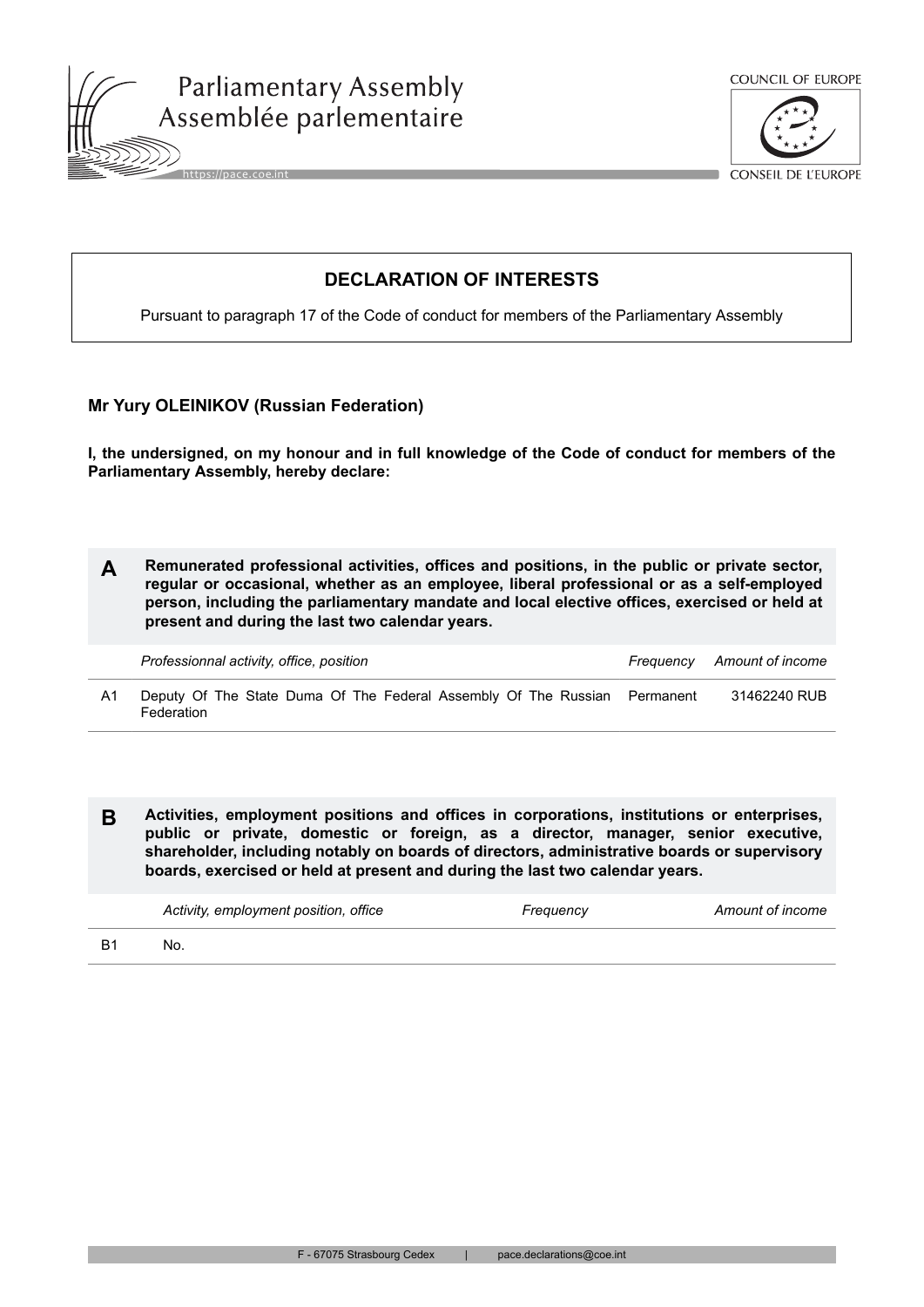**C Participation, whether remunerated or unremunerated, as a member of a management or advisory body (management, supervisory, advisory or administrative board) of institutions or non-commercial enterprises such as NGOs, associations, charities, foundations, clubs, public or private, domestic or foreign, exercised or held at present and during the last two calendar years.**

| Name of the institution or enterprise, and position<br>held | Amount of income (if Expenses covered<br>remunerated) |  |
|-------------------------------------------------------------|-------------------------------------------------------|--|
|                                                             |                                                       |  |

C1 No.

**D Occasional activities, mandates, missions and positions, whether remunerated or unremunerated, as consultant, advisor, expert, lobbyist, lecturer, etc. performed at present and during the last two calendar years, including abroad.**

|    | Activity, mandate, mission, position | Start date | End date | Amount of income (if remunerated) |
|----|--------------------------------------|------------|----------|-----------------------------------|
| D1 | No.                                  |            |          |                                   |

| Membership of friendship groups or interparliamentary relations groups. |
|-------------------------------------------------------------------------|
| Friendship groups and position held (chair, vice-chair or member)       |
| Republic of Azerbaijan                                                  |
| Republic of Iran                                                        |
| Republic of Bulgaria                                                    |
|                                                                         |

**F Support, whether financial or in terms of staff or material, donations, including sponsorships and money gifts granted by third parties (additional to that provided by the national parliament and the national political party), accepted during the previous calendar year.**

| Type of support | Donor's identity (name, function and address/country) |
|-----------------|-------------------------------------------------------|
| No.             | No.                                                   |

**G Gifts, of a value in excess of 200 €, and other benefits and hospitality (such as meals, travel, transportation, accommodation, sporting or cultural events, etc.), offered by a legal or natural person, including when they are bestowed abroad, accepted during the previous calendar year.**

| Type and description, date | Donor's identity (name, function and address/country) |
|----------------------------|-------------------------------------------------------|
| No.                        | No.                                                   |